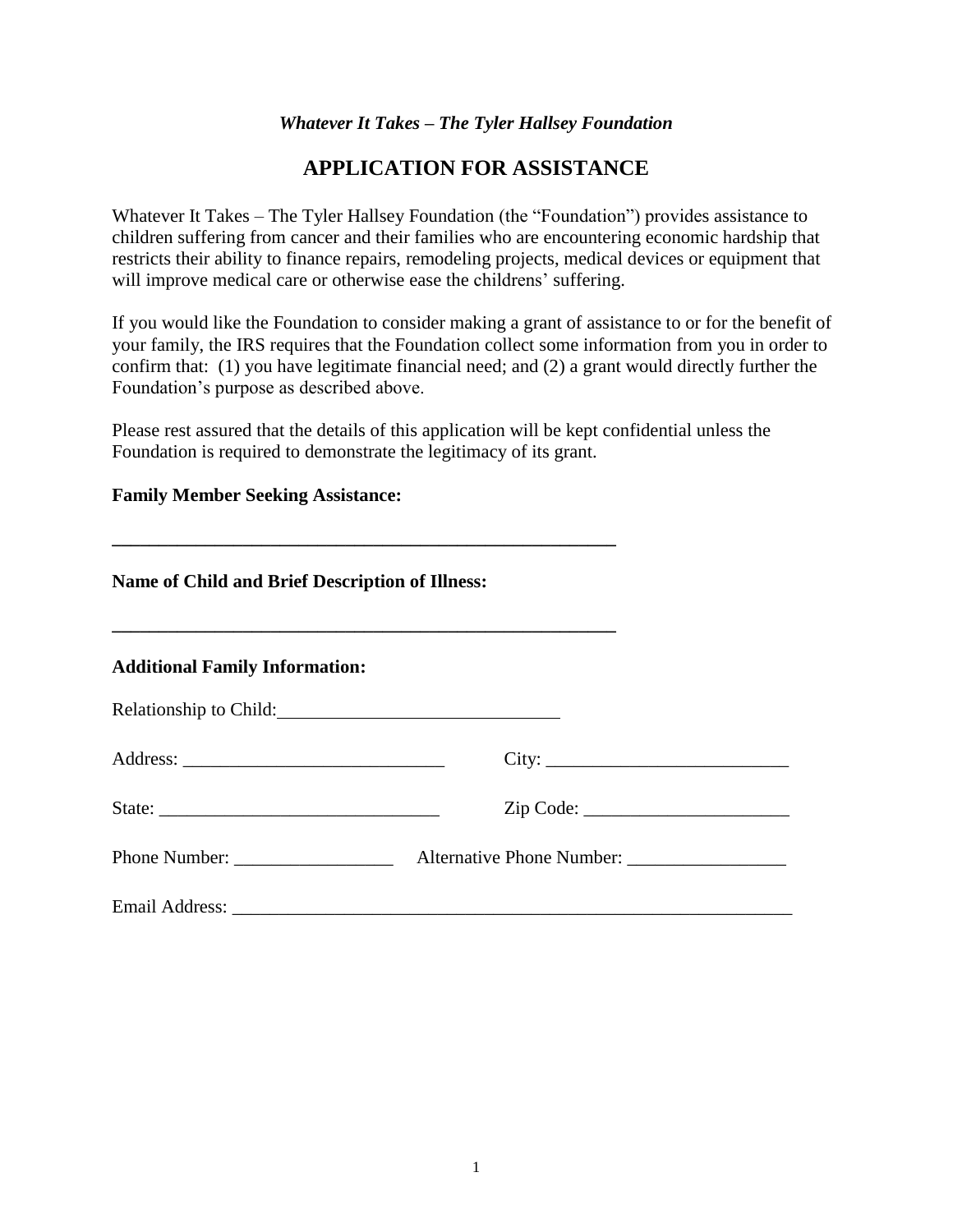## **Background of Need for Assistance**

Please describe the repair or remodeling project, medical device, or equipment for which you are seeking assistance (continue on additional pages if needed):